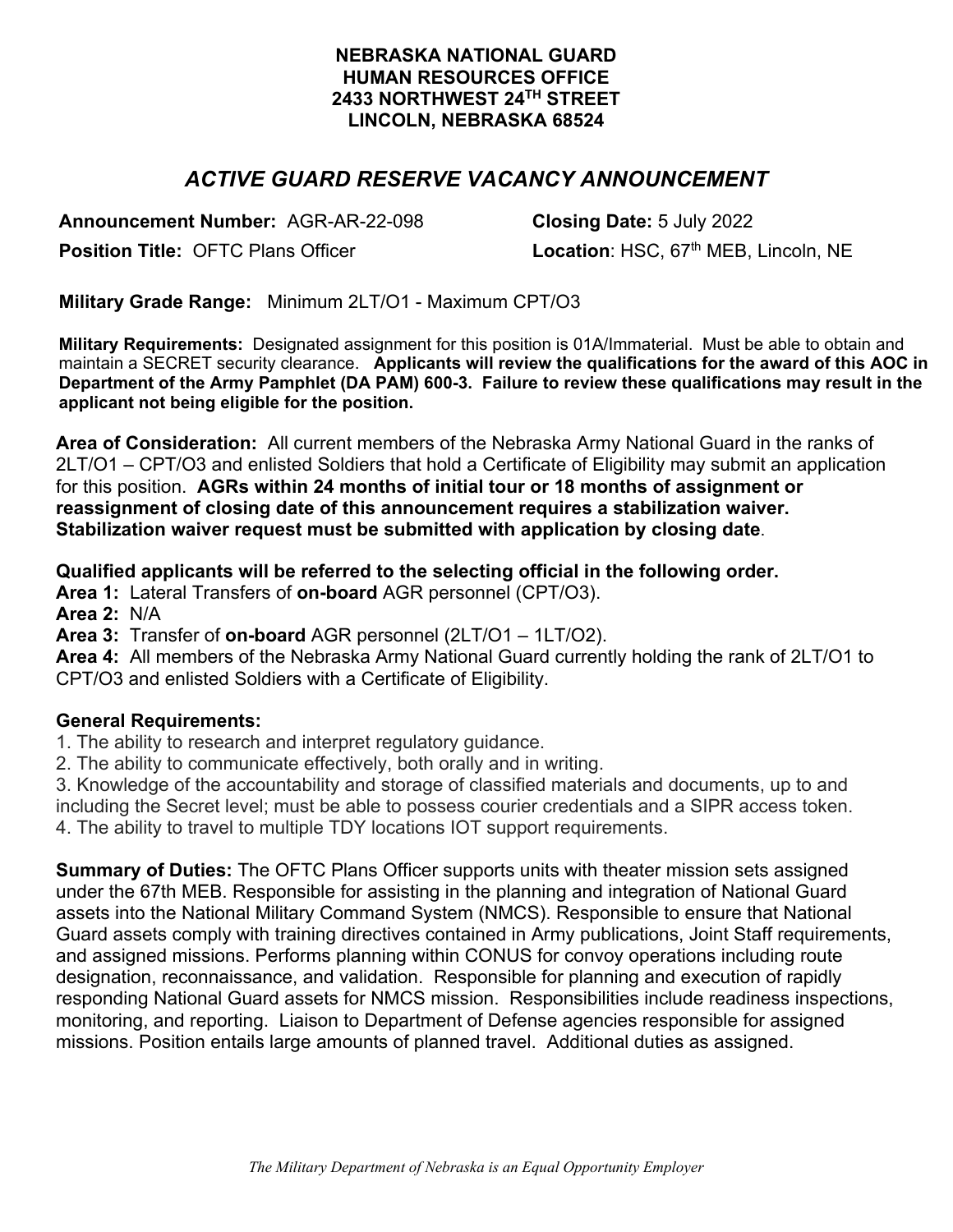# **Applications submitted in multiple attachments will not be accepted!**

**Application Instructions**:

**Please read the entire application instructions as there have been changes to the application and process for applying.** 

#### **!!! IMPORTANT NOTICE!!!**

**Applications will be screened after the job closing date, not prior. Please review your application for accuracy before you submit it to HRO. Nothing will be added to the application after 1600 hrs CST on the closing date.** 

**E-mail may be sent to mailto:ng.ne.nearng.list.hro-agr-job-apps@army.mil with a subject line of "Job Application AGR-AR-\_\_-\_\_\_ (list job announcement number)". Encrypted emails can be accomplished using DoD Safe at https://safe.apps.mil. Electronic applications will be submitted as one attachment. Applications submitted in multiple attachments will not be accepted. Applications or attachments which are unreachable or cannot be opened will not be accepted or considered.** 

\* Candidates may apply by submitting a completed *Application for Active Guard/Reserve (AGR) Position***, NGB Form 34-1. Reference AR 135-18 Para 2-3 and NGR 600-5 Para 2-4 the following documents must be submitted. Packets without the appropriate documents or a written explanation will not be processed for interviews. Applicants will use the following checklist to ensure proper documentation is submitted.** 

**\_\_\_\_ Yes \_\_\_\_ No** 1. Application for Active Guard/Reserve (AGR) Position**, NGB Form 34-1, dated 20131111. This form can be downloaded from the Nebraska National Guard Opportunities webpage. Previous versions of the form will not be accepted.** Application must be signed and written explanations for YES answers must be provided within the application packet. \_\_\_(Initials)

**\_\_\_\_ Yes \_\_\_\_ No** 2. ERB/ORB. Download your validated **Selection Board Record Brief** ERB/ORB from https://arngg1.ngb.army.mil/SelfService/Careercenter/RBMain.aspx. **Enlisted applicants who are not MOS qualified for the announced position must include ASVAB scores on their ERB**. \_\_\_(Initials)

Yes \_\_\_\_ No 3. Last five OER's/NCOER's. Applications must contain their most current OER/NCOER and if unavailable written explanation must be provided. A letter of recommendation or performance must be submitted if you don't have any OER's/NCOER's. (Initials)

**\_\_\_\_ Yes \_\_\_\_ No** 4. NGB 23 (RPAM). All Army National Guard Soldiers must submit a NGB 23 dated **within 6 months of closing date**. For non ARNG members, contact the AGR Branch for other options. \_\_\_(Initials)

**\_\_\_\_ Yes \_\_\_\_ No** 5. Statement of all active duty performed (DD Form 214, DD Form 215, DD Form 220, or any other forms that show active-duty service). **Statement of all Active Duty performed IS NOT REQUIRED FOR AGR PERSONNEL.**

**\_\_\_\_ Yes \_\_\_\_ No** 6. Individual Training Report (ITR) form DTMS showing APFT and Height/Weight. **The last APFT score must be passing and with a date of 1 January 2019 or later for M-Day and after 1 July 2019 for AGR**. **Height Weight is considered current within 6 months of closing date.** You must provide written explanation if you are unable to provide the last 4 APFT scores. (Initials)

**\_\_\_\_ Yes \_\_\_\_ No** 7**.** IMR (Individual Medical Readiness) or Flight Physical https://medpros.mods.army.mil/medprosnew/secure/medical/imr.aspx with a record **PHA completion date within 12 months of closing date**. (Initials)

**Yes No** 8. Applicants will be screened for profiles (the DA 3349 is not required to be sent) . Temporary profiles MUST be cleared prior to AGR start date. Any permanent profiles with a PULHES of 3 or 4 must be supported with a Medical Fit for Duty. \_\_\_(Initials)

**Yes No** 9. Any additional information/memorandums/letters of recommendation may be submitted that you feel will help qualify your application or for any "no" responses identified on this checklist. (Initials)